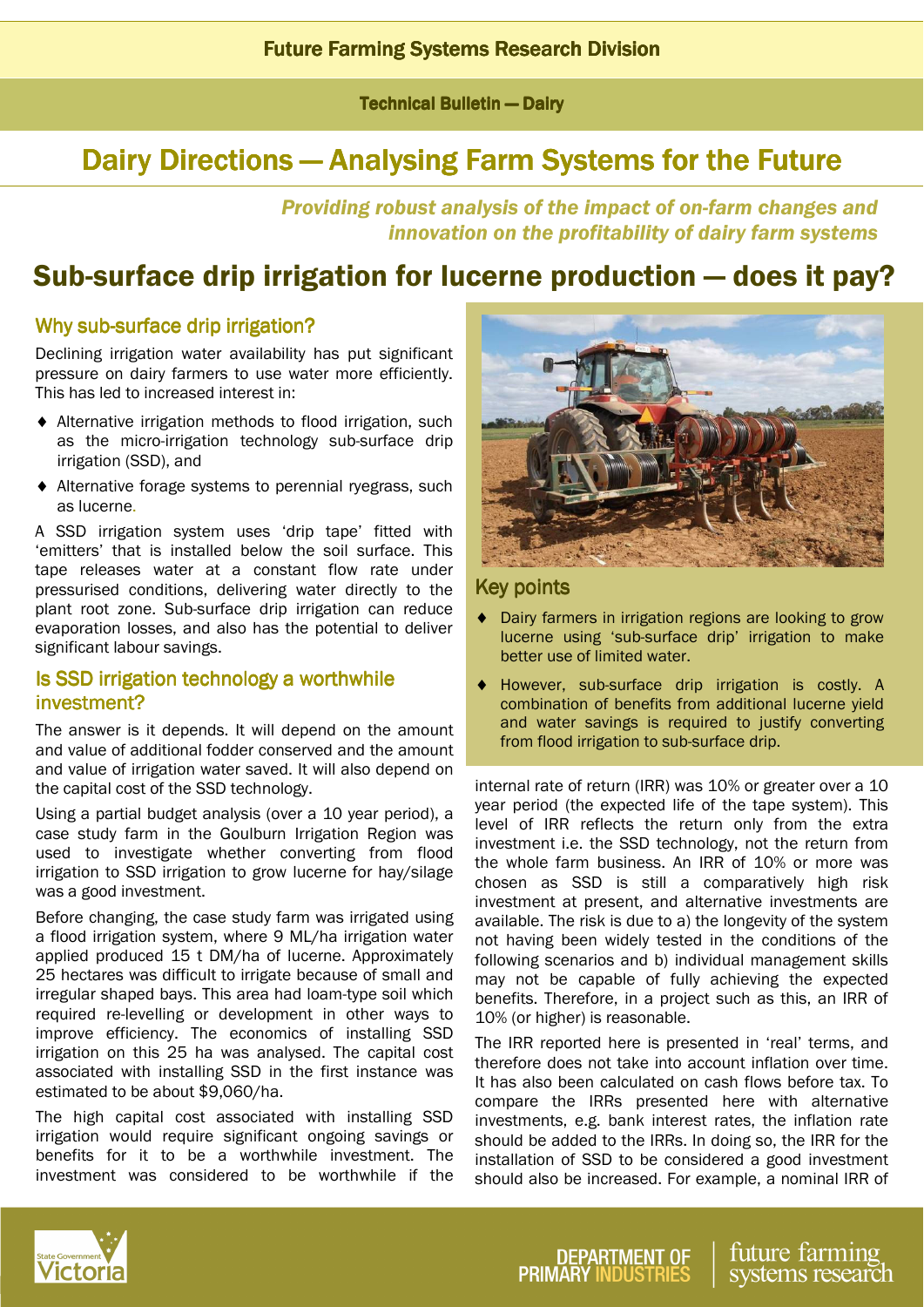## Sub-surface drip irrigation for lucerne production — does it pay?

15% could be used to indicate a profitable investment, if inflation and tax had been accounted for.

For the purpose of this analysis, the economic performance of a SSD system was compared to a flood irrigated system. It was assumed a SSD system could produce an additional 0, 3 or 6 t DM/ha more lucerne than a flood irrigated system, and this additional fodder had a value of \$200, \$300 or \$400/t DM. Water savings of 0, 1.0, 2.3 or 3.9 ML/ha, valued at \$150, \$250 or \$350/ML were also tested. Finally, capital set up costs of \$9,060 and \$6,560 were compared.

## How does it look if I increase my lucerne conservation?

Substantial increases in lucerne conservation were needed to justify the investment in SSD (Table 1). If additional lucerne was the only benefit, lucerne conservation needed to increase by 6 t DM/ha, compared to the yields achieved using flood irrigation, and this lucerne would need to be worth more than \$300/t DM, each year for 10 years, to justify the investment.

Consistently conserving an additional 6 t DM/ha (worth more than \$300/t DM) using SSD irrigation, compared to flood irrigation, each year for 10 years, has low probability. It is also questionable whether irrigated dairy farms would be profitable under such high fodder cost conditions and with average manufacturing milk prices.

Table 1. Impact of additional lucerne conserved and value of lucerne on years for cash flow to break even and internal rate of return (%).

| Extra lucerne (t DM/ha)                  | з       | з       | 6    | 6     |
|------------------------------------------|---------|---------|------|-------|
| Value of extra lucerne                   |         |         |      |       |
| (\$/t DM)                                | 300     | 400     | 300  | 400   |
| Years to break even<br>(before interest) | > 10    | >10     | 9    | 6     |
| Internal Rate of Return<br>(IRR)         | $-8.5%$ | $-1.3%$ | 5.0% | 17.2% |

### What if it means I use less irrigation water?

Water savings of 30% (3.9 ML/ha), valued at \$350/ML were sufficient to justify investment in SSD irrigation (Table 2) i.e. earn 10% or more IRR. However, water savings of 3.9 ML/ha may not be possible in many onfarm situations without compromising yield. If water savings were the only benefit of SSD, the technology is unlikely to be an attractive investment.

Water savings of 3.9 ML/ha could be achieved if the SSD system was replacing a very inefficient flood irrigation system. However, water losses in such a system may also be reduced through the installation of a recycle dam or automation technology, which has a lower capital cost than the installation of SSD irrigation. In practice, water savings in the order of 10 to 20% are more likely with SSD technology.

Table 2. Impact of water savings and water price on years for cash flow to break even and internal rate of return (%).

| Water saved (%)                          | 10       | 20   | 30   | 30    |
|------------------------------------------|----------|------|------|-------|
| Water saved (ML/ha/yr)                   | 1.0      | 2.3  | 3.9  | 3.9   |
| Water price (\$/ML)                      | 350      | 350  | 250  | 350   |
| Years to break even<br>(before interest) | > 10     | >10  | 9    | 7     |
| <b>Internal Rate of Return</b><br>(IRR)  | $-10.2%$ | 0.4% | 4.2% | 12.1% |

### What if I get more lucerne from less water?

If an additional 3 t DM/ha lucerne was conserved, along with a 20% water saving (2.3 ML/ha), the additional feed would need to be valued at \$400/t DM to earn a return of 10% or more on the investment (Table 3). In contrast, if 6 t DM/ha additional lucerne was conserved, with 20% water savings, a feed price of \$300/t DM would generate an IRR of 16%.

Table 3. Impact of different amounts of additional lucerne conserved and different amounts of water saved on years for cash flow to break even and internal rate of return (%).

| Extra lucerne (t DM/ha)                  | з    | 3     | з    | 6    | 6     |
|------------------------------------------|------|-------|------|------|-------|
| Value of extra lucerne<br>(\$/t DM)      | 200  | 400   | 400  | 200  | 300   |
| Water saved (%)                          | 30   | 20    | 10   | 30   | 20    |
| Water saved (ML/ha/yr)                   | 3.9  | 2.3   | 1.0  | 3.9  | 2.3   |
| Water price (\$/ML)                      | 250  | 250   | 350  | 150  | 250   |
| Years to break even<br>(before interest) | 8    | 7     | 8    | 9    | 6     |
| Internal Rate of Return<br>(IRR)         | 6.5% | 10.5% | 6.2% | 4.6% | 16.4% |